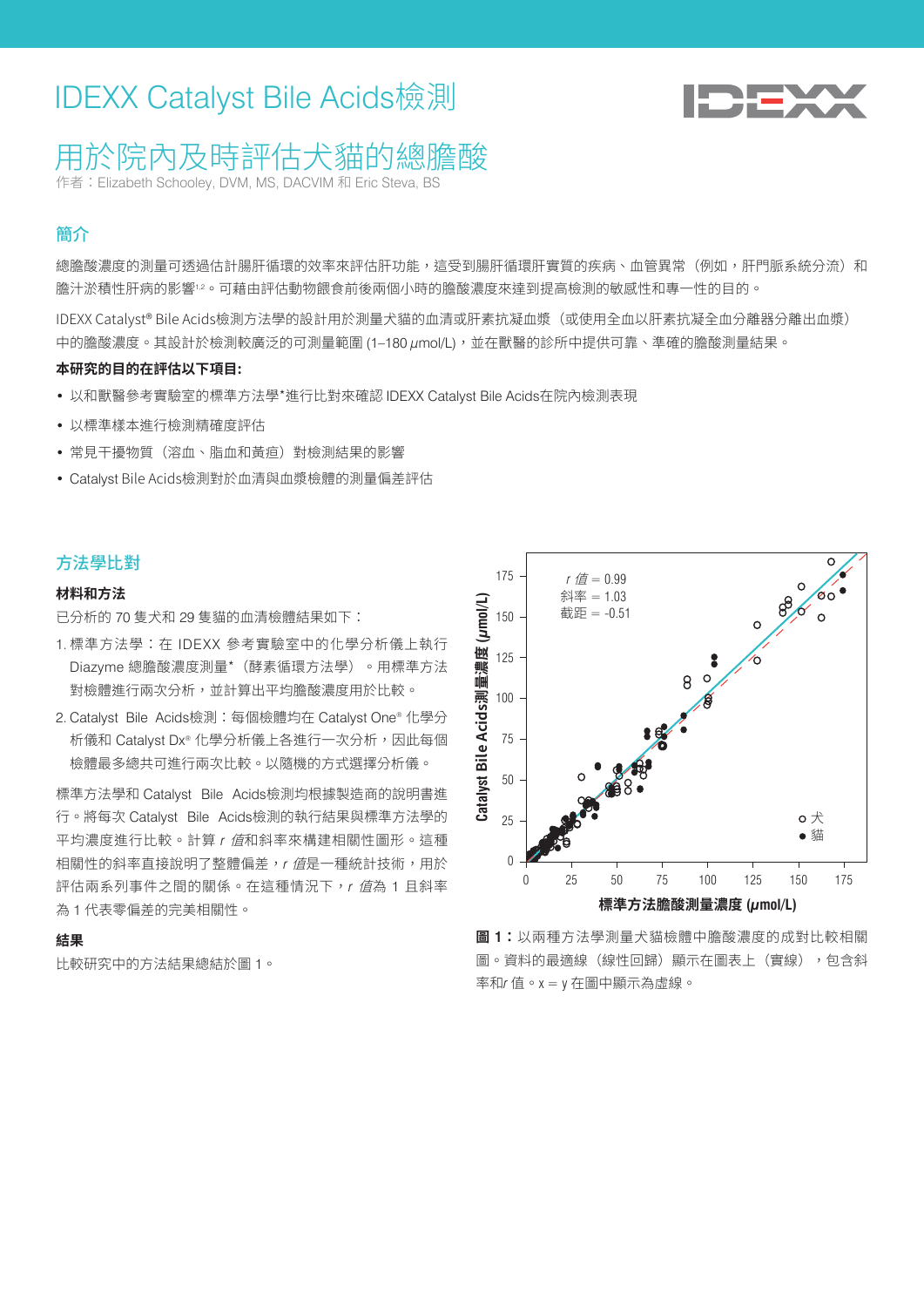## 精確度

#### **材料和方法**

以三種不同濃度的標準品檢體評估其測量精確度。於每組兩台 Catalyst One 和兩台 Catalyst Dx 化學分析儀,連續十天,每天進 行八次所有濃度的評估。計算其測量平均濃度和標準差。

### **結果**

精確度研究的結果總結於表 1。

|                     | 平均濃度<br>$(\mu \text{mol/L})$ | 標準差<br>$(\mu \text{mol/L})$ |
|---------------------|------------------------------|-----------------------------|
|                     | 9.7                          | 1.4                         |
| Catalyst Dx<br>分析儀  | 22.2                         | 1.6                         |
|                     | 78.9                         | 3.1                         |
|                     | 11.0                         | 1.3                         |
| Catalyst One<br>分析儀 | 22.2                         | 1.6                         |
|                     | 76.7                         | 2.7                         |

**表 1:**精確度研究的結果總結。

## 干擾物質研究

### **材料和方法**

依據 CLSI EP07-A2 方法指南<sup>3</sup> 評估因存在血紅蛋白、脂質或膽 紅素而引起的干擾。將明顯不含干擾物質的犬血漿檢體收集、混 合、並添加入膽酸。以犬紅血球溶血產物† 、Intralipid®‡ 和二牛磺 酸膽紅素§ 分別用於研究溶血、脂血和黃疸的潛在影響。製備等 分混合檢體,並分別添加不同濃度的干擾物質(如表 2 所示)。 然後在 4 台 Catalyst One 分析儀中, 分別對每等分檢體進行兩次 (溶血)或一次(脂血、黃疸)分析。

### **結果**

干擾物質的研究結果概述於表 2。脂血檢體未觀察到干擾。在中 度至明顯溶血 (≥ 250 mg/dL) 的檢體和黃疸檢體中,均可觀察到 導致膽酸增加的干擾。

| 溶血                |                                | 脂血                        |                                | 黃疸                    |                                |
|-------------------|--------------------------------|---------------------------|--------------------------------|-----------------------|--------------------------------|
| 血紅蛋白濃度<br>(mg/dL) | 平均膽酸濃度<br>$(\mu \text{mol/L})$ | Intralipid® 濃度<br>(mg/dL) | 平均膽酸濃度<br>$(\mu \text{mol/L})$ | 二牛磺酸膽紅素<br>濃度 (mg/dL) | 平均膽酸濃度<br>$(\mu \text{mol/L})$ |
| 未添加               | 27.4                           | 未添加                       | 27.5                           | 未添加                   | 26.1                           |
| 128               | 31.6                           | 62.5                      | 26.8                           | 3.72                  | 28.1                           |
| 250               | 34.7                           | 125                       | 27.1                           | 7.14                  | 29.1                           |
| 385               | 37.3                           | 250                       | 27.3                           | 14.97                 | 32.2                           |
| 497               | 41.2                           | 500                       | 27.4                           | 23.43                 | 33.6                           |

**表 2:**干擾物質研究的結果總結。